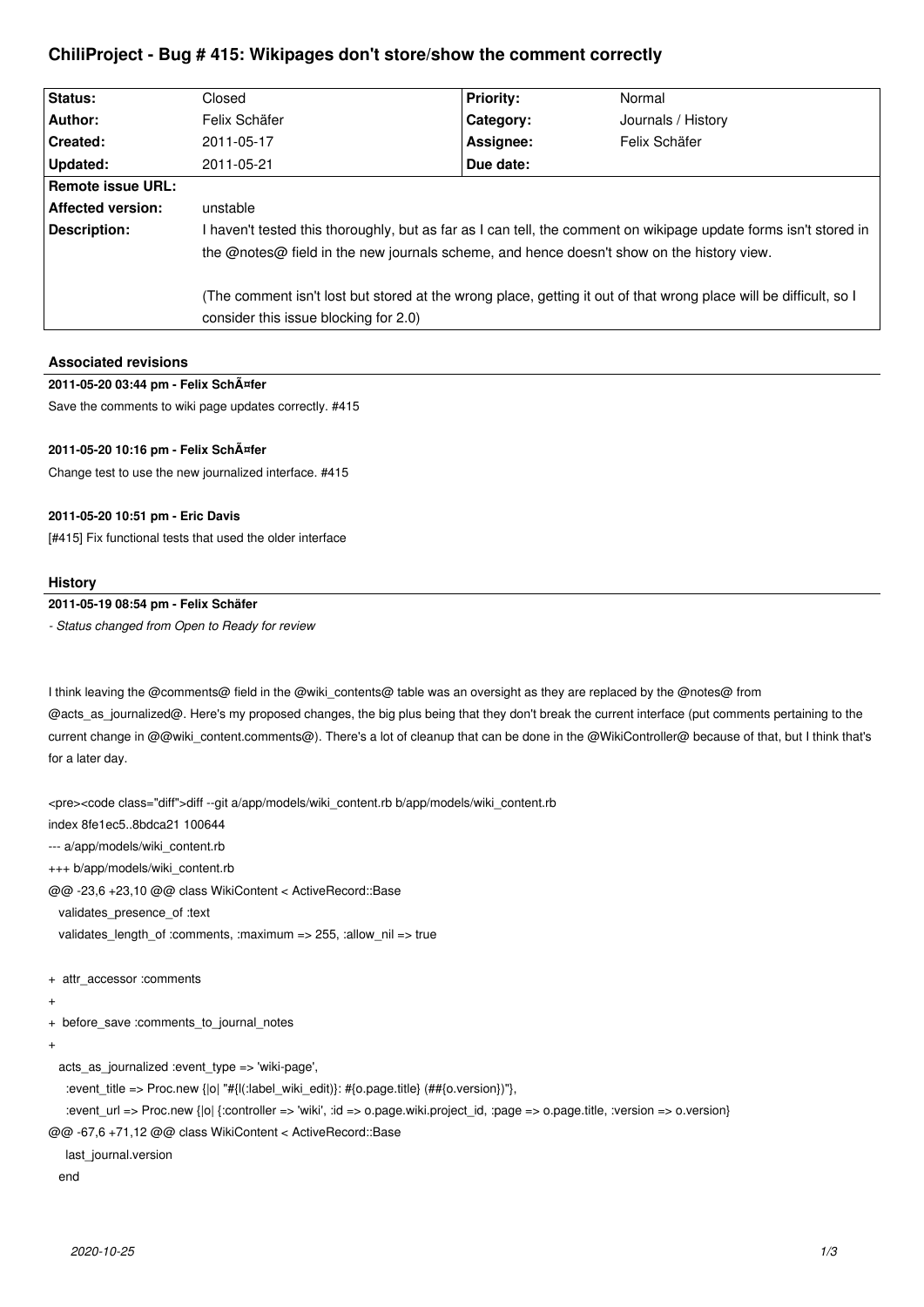- + private
- +
- + def comments\_to\_journal\_notes
- + self.init\_journal(author, comments)
- + end

+

# FIXME: This is for backwards compatibility only. Remove once we decide it is not needed anymore

WikiContentJournal.class\_eval do

attr\_protected :data

diff --git a/db/migrate/20110519194936 remove comments from wiki content.rb b/db/migrate/20110519194936 remove comments from wiki con

new file mode 100644

index 0000000..461cc70

--- /dev/null

+++ b/db/migrate/20110519194936\_remove\_comments\_from\_wiki\_content.rb

@@ -0,0 +1,9 @@

+class RemoveCommentsFromWikiContent < ActiveRecord::Migration

- + def self.up
- + remove\_column :wiki\_contents, :comments
- + end

+

- + def self.down
- + add\_column :wiki\_contents, :comments, :string
- + end

+end</code></pre>

## **2011-05-20 06:45 am - Tim Felgentreff**

Uh, stupid oversight by me there. I like the patch. You're right, there's a lot of code that can/should be removed from the wiki code, but I guess that doing a sweep and removing duplicate functionality from the codebase should be done from a stable version.

#### **2011-05-20 01:48 pm - Felix Schäfer**

*- Status changed from Ready for review to Closed*

Tim Felgentreff wrote:

> I like the patch.

Great :-)

Applied in commit:dbc10d2730952ffcd5ac82b581663d3f69cab72b.

#### **2011-05-20 03:52 pm - Gregor Schmidt**

*- Status changed from Closed to Open*

I think removing the @comments@ from @wiki\_contents@ broke the fixture loading. The @comments@ lines in source:test/fixtures/wiki\_contents.yml should be removed as well.

## **2011-05-20 03:56 pm - Gregor Schmidt**

*- File 0001-415-Removing-commments-from-wiki\_contents-fixtures-s.patch added*

*- Assignee set to Felix Schäfer*

*- Status changed from Open to Ready for review*